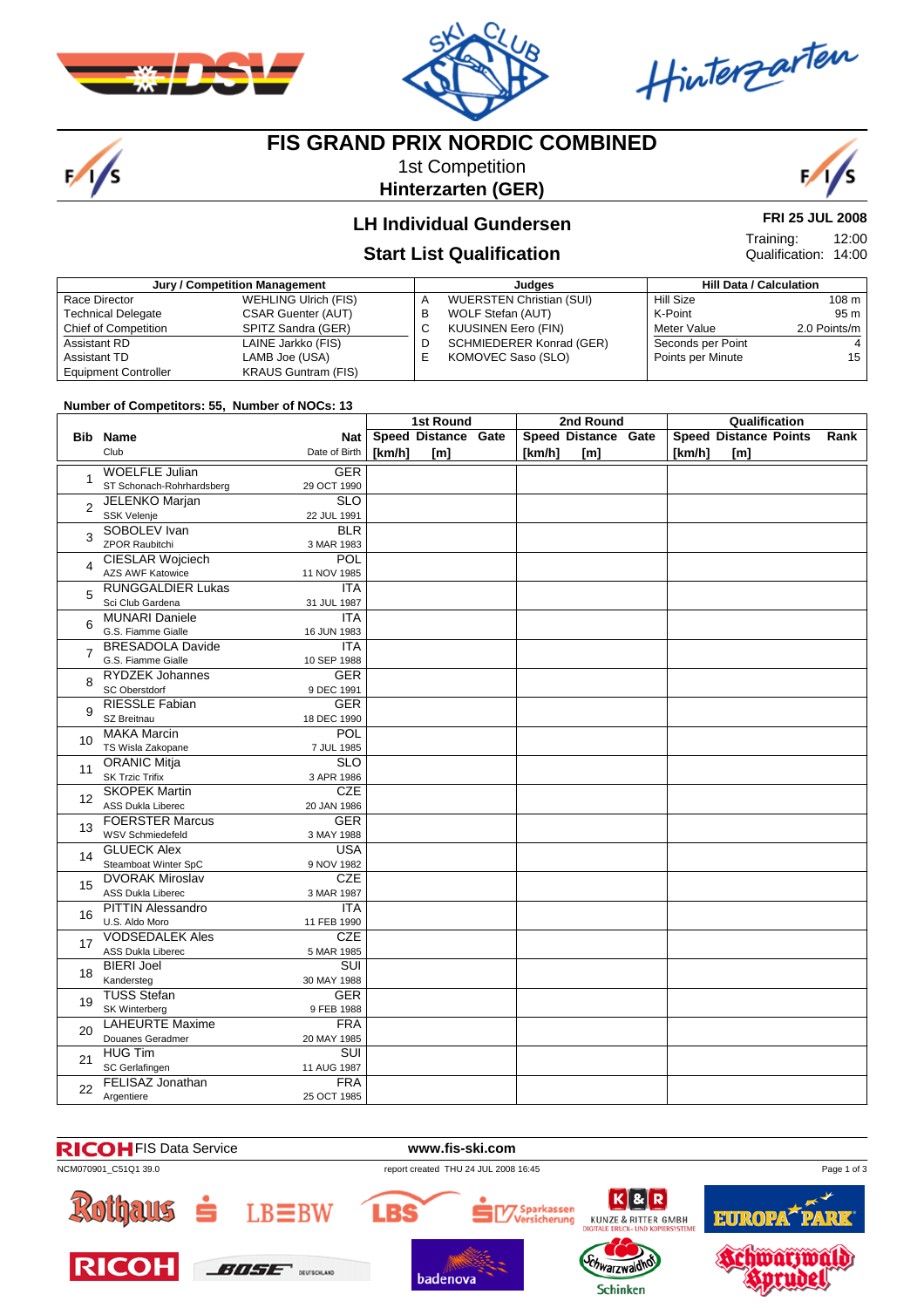

 $\frac{1}{s}$ 



Hinterzarten

# **FIS GRAND PRIX NORDIC COMBINED**

1st Competition **Hinterzarten (GER)**



### **LH Individual Gundersen**

#### **Start List Qualification**

**FRI 25 JUL 2008** 12:00 Training:

Qualification: 14:00

|    |                                                    |                                        | 1st Round |                            |  |        | 2nd Round                  | Qualification |                                     |  |      |
|----|----------------------------------------------------|----------------------------------------|-----------|----------------------------|--|--------|----------------------------|---------------|-------------------------------------|--|------|
|    | <b>Bib Name</b><br>Club                            | Nat<br>Date of Birth                   | [km/h]    | Speed Distance Gate<br>[m] |  | [km/h] | Speed Distance Gate<br>[m] | [km/h]        | <b>Speed Distance Points</b><br>[m] |  | Rank |
| 23 | <b>CHURAVY Pavel</b><br>ASS Dukla Liberec          | <b>CZE</b><br>22 APR 1977              |           |                            |  |        |                            |               |                                     |  |      |
| 24 | <b>BEETZ Tom</b><br>SV Biberau                     | <b>GER</b><br>12 DEC 1986              |           |                            |  |        |                            |               |                                     |  |      |
| 25 | <b>SCHLOTT Mark</b><br>SC Motor Zella-Mehlis       | <b>GER</b><br>25 MAY 1985              |           |                            |  |        |                            |               |                                     |  |      |
| 26 | <b>CAMEROTA Eric</b><br><b>NSF Park City</b>       | <b>USA</b><br>9 JAN 1985               |           |                            |  |        |                            |               |                                     |  |      |
| 27 | <b>LACROIX Sebastien</b><br><b>SC Bois D'Amont</b> | <b>FRA</b><br>20 APR 1983              |           |                            |  |        |                            |               |                                     |  |      |
| 28 | <b>BRAUD Francois</b><br><b>SC Chamonix</b>        | <b>FRA</b><br>27 JUL 1986              |           |                            |  |        |                            |               |                                     |  |      |
| 29 | <b>HEER Ronny</b><br>SC Horw                       | <b>SUI</b><br>9 JAN 1981               |           |                            |  |        |                            |               |                                     |  |      |
| 30 | <b>BEETZ Christian</b><br>SV Biberau               | <b>GER</b><br>23 JAN 1984              |           |                            |  |        |                            |               |                                     |  |      |
| 31 | <b>KOKSLIEN Mikko</b><br>Soere Al IL               | <b>NOR</b><br>10 MAR 1985              |           |                            |  |        |                            |               |                                     |  |      |
| 32 | <b>HURSCHLER Seppi</b><br>SC Bannalp               | $\overline{\text{SUI}}$<br>23 JUN 1983 |           |                            |  |        |                            |               |                                     |  |      |
| 33 | <b>KLAPFER Lukas</b><br><b>WSV Eisenerz</b>        | AUT<br>25 DEC 1985                     |           |                            |  |        |                            |               |                                     |  |      |
| 34 | <b>MENZ Matthias</b><br>SC Steinbach-Hallenberg    | GER<br>14 SEP 1981                     |           |                            |  |        |                            |               |                                     |  |      |
| 35 | <b>SLAVIK Tomas</b><br>ASS Dukla Liberec           | <b>CZE</b><br>29 APR 1981              |           |                            |  |        |                            |               |                                     |  |      |
| 36 | <b>HETTICH Georg</b><br>ST Schonach-Rohrhardsberg  | GER<br>12 OCT 1978                     |           |                            |  |        |                            |               |                                     |  |      |
| 37 | RYYNAENEN Janne<br>Ounasvaaran Hiihtoseura         | <b>FIN</b><br>1 JAN 1988               |           |                            |  |        |                            |               |                                     |  |      |
| 38 | <b>RAINER Alfred</b><br>SC Saalfelden              | AUT<br>28 SEP 1987                     |           |                            |  |        |                            |               |                                     |  |      |
| 39 | <b>SCHMID Jan</b><br>Sjetne IL                     | <b>NOR</b><br>24 NOV 1983              |           |                            |  |        |                            |               |                                     |  |      |
| 40 | <b>TAKAHASHI Daito</b><br>Team Tsuchiya Home       | <b>JPN</b><br>16 DEC 1980              |           |                            |  |        |                            |               |                                     |  |      |
| 41 | SPILLANE Johnny<br>Steamboat Winter SpC            | <b>USA</b><br>24 NOV 1980              |           |                            |  |        |                            |               |                                     |  |      |
| 42 | <b>ZAUNER David</b><br><b>WSV Eisenerz</b>         | AUT<br>9 APR 1985                      |           |                            |  |        |                            |               |                                     |  |      |
| 43 | <b>DENIFL Wilhelm</b><br>SV Innsbruck - Bergisel   | AUT<br>10 NOV 1980                     |           |                            |  |        |                            |               |                                     |  |      |
| 44 | <b>HASENEY Sebastian</b><br>SC Motor Zella-Mehlis  | <b>GER</b><br>27 AUG 1978              |           |                            |  |        |                            |               |                                     |  |      |
| 45 | <b>STECHER Mario</b><br><b>WSV Eisenerz</b>        | <b>AUT</b><br>17 JUL 1977              |           |                            |  |        |                            |               |                                     |  |      |
| 46 | KOBAYASHI Norihito<br>Tokyo Biso                   | <b>JPN</b><br>4 MAY 1982               |           |                            |  |        |                            |               |                                     |  |      |
| 47 | <b>KOIVURANTA Anssi</b><br>Kuusamon Erae-Veikot    | <b>FIN</b><br>3 JUL 1988               |           |                            |  |        |                            |               |                                     |  |      |
| 48 | <b>KREINER David</b><br><b>SC Kitzbuehel</b>       | <b>AUT</b><br>8 MAR 1981               |           |                            |  |        |                            |               |                                     |  |      |
| 49 | MOAN Magnus-H.<br>Byaasen IL                       | <b>NOR</b><br>26 AUG 1983              |           |                            |  |        |                            |               |                                     |  |      |



**Schinken** 

badenova